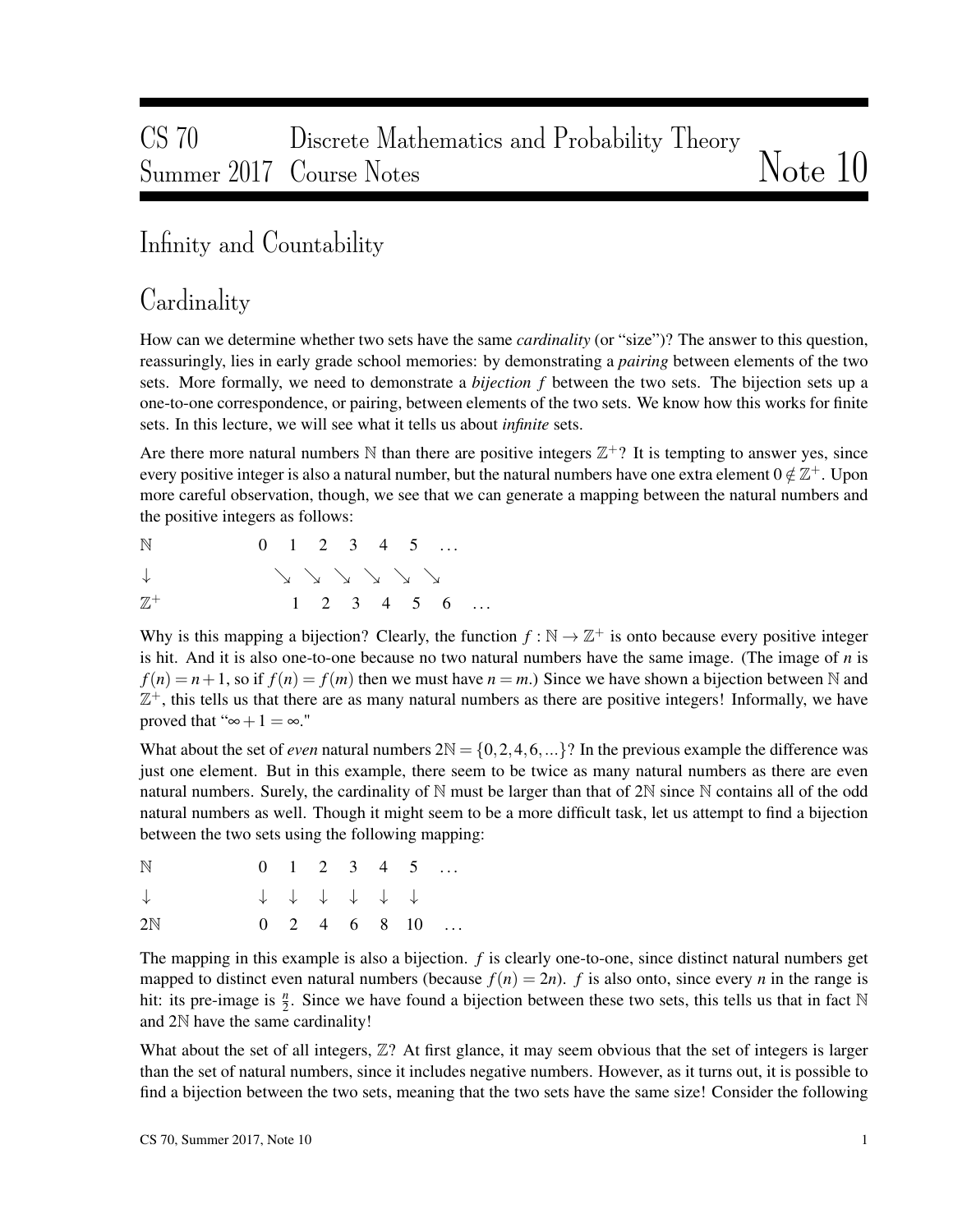mapping:

 $0 \rightarrow 0, 1 \rightarrow -1, 2 \rightarrow 1, 3 \rightarrow -2, 4 \rightarrow 2, \ldots, 124 \rightarrow 62, \ldots$ 

In other words, our function is defined as follows:

$$
f(x) = \begin{cases} \frac{x}{2} & \text{if } x \text{ is even} \\ \frac{-(x+1)}{2} & \text{if } x \text{ is odd} \end{cases}
$$

We will prove that this function  $f : \mathbb{N} \to \mathbb{Z}$  is a bijection, by first showing that it is one-to-one and then showing that it is onto.

**Proof (one-to-one):** Suppose  $f(x) = f(y)$ . Then they both must have the same sign. Therefore either  $f(x) = f(y)$ *x*  $\frac{x}{2}$  and  $f(y) = \frac{y}{2}$ , or  $f(x) = \frac{-(x+1)}{2}$  and  $f(y) = \frac{-(y+1)}{2}$ . In the first case,  $f(x) = f(y) \Rightarrow \frac{x}{2} = \frac{y}{2} \Rightarrow x = y$ . Hence  $x = y$ . In the second case,  $f(x) = f(y) \Rightarrow \frac{-(x+1)}{2} = \frac{-(y+1)}{2} \Rightarrow x = y$ . So in both cases  $f(x) = f(y) \Rightarrow x = y$ , so *f* is injective.

**Proof (onto):** If  $y \in \mathbb{Z}$  is non-negative, then  $f(2y) = y$ . Therefore, *y* has a pre-image. If *y* is negative, then *f*(−(2*y*+1)) = *y*. Therefore, *y* has a pre-image. Thus every *y* ∈ Z has a preimage, so *f* is onto.

Since  $f$  is a bijection, this tells us that  $\mathbb N$  and  $\mathbb Z$  have the same size.

Now for an important definition. We say that a set *S* is **countable** if there is a bijection between *S* and  $\mathbb N$ or some subset of N. Thus any finite set *S* is countable (since there is a bijection between *S* and the subset {0,1,2,...,*m*−1}, where *m* = |*S*| is the size of *S*). And we have already seen three examples of countable infinite sets:  $\mathbb{Z}^+$  and 2N are obviously countable since they are themselves subsets of N; and  $\mathbb Z$  is countable because we have just seen a bijection between it and N.

What about the set of all rational numbers? Recall that  $\mathbb{Q} = \{\frac{x}{v}\}$  $\frac{x}{y} \mid x, y \in \mathbb{Z}, y \neq 0$ . Surely there are more rational numbers than natural numbers? After all, there are infinitely many rational numbers between any two natural numbers. Surprisingly, the two sets have the same cardinality! To see this, let us introduce a slightly different way of comparing the cardinality of two sets.

If there is a one-to-one function  $f : A \to B$ , then the cardinality of A is less than or equal to that of B. Now to show that the cardinality of *A* and *B* are the same we can show that  $|A| \leq |B|$  and  $|B| \leq |A|$ . This corresponds to showing that there is a one-to-one function  $f : A \to B$  and a one-to-one function  $g : B \to A$ . The existence of these two one-to-one functions implies that there is a bijection  $h : A \rightarrow B$ , thus showing that *A* and *B* have the same cardinality. The proof of this fact, which is called the Cantor-Bernstein theorem, is actually quite hard, and we will skip it here.

Back to comparing the natural numbers and the rationals. First it is obvious that  $|\mathbb{N}| \leq |\mathbb{Q}|$  because  $\mathbb{N} \subseteq \mathbb{Q}$ . So our goal now is to prove that also  $|Q| \leq |N|$ . To do this, we must exhibit an injection  $f: Q \to N$ . The following picture of a spiral conveys the idea of this injection: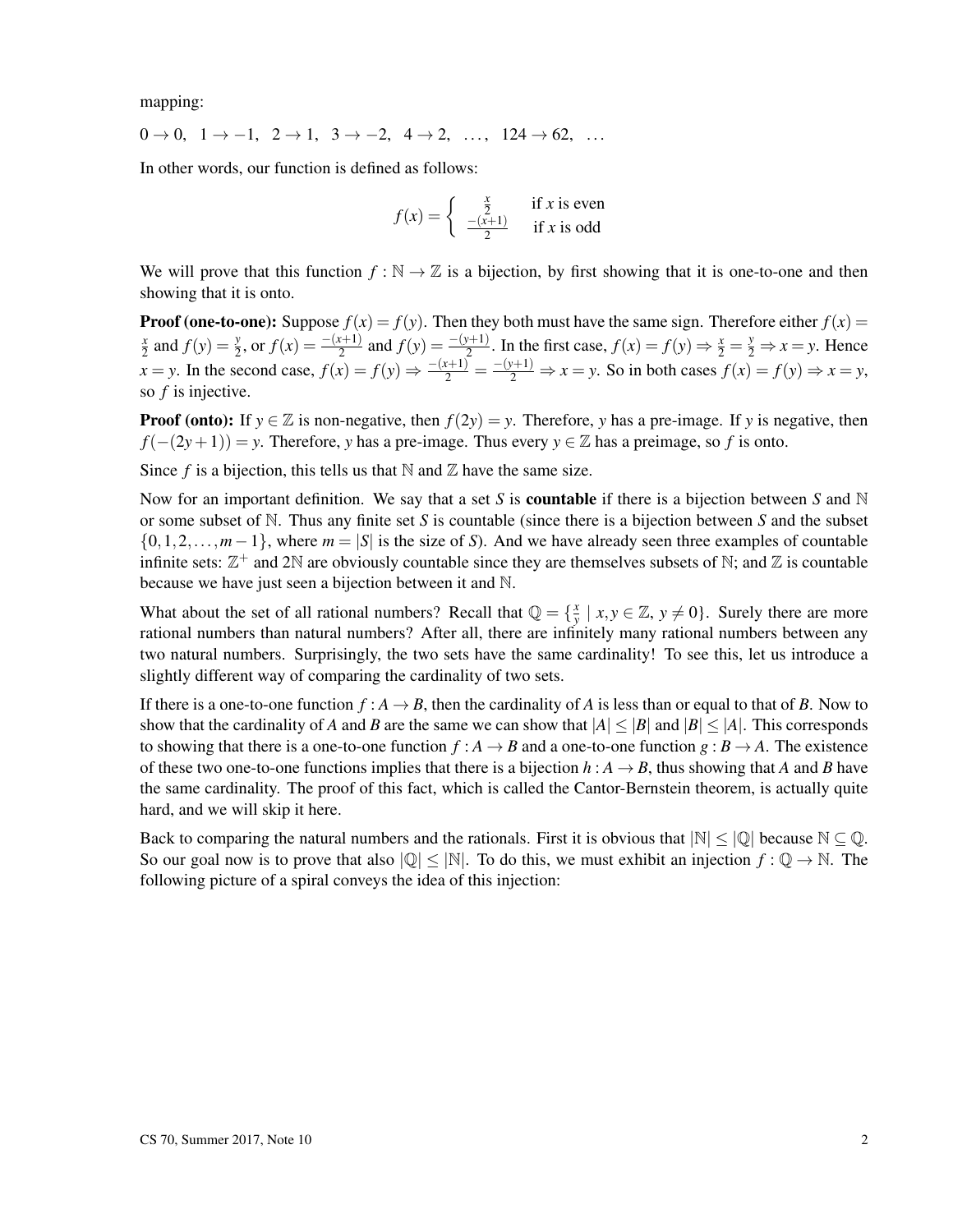

Each rational number  $\frac{a}{b}$  (written in its lowest terms, so that  $gcd(a,b) = 1$ ) is represented by the point  $(a,b)$ in the infinite two-dimensional grid shown (which corresponds to  $\mathbb{Z} \times \mathbb{Z}$ , the set of all pairs of integers). Note that not all points on the grid are valid representations of rationals: e.g., all points on the *x*-axis have  $b = 0$  so none are valid (except for  $(0,0)$ , which we take to represent the rational number 0); and points such as  $(2,8)$  and  $(-1,-4)$  are not valid either as the rational number  $\frac{1}{4}$  is represented by  $(1,4)$ . But  $\mathbb{Z} \times \mathbb{Z}$ certainly contains all rationals under this representation, so if we come up with an injection from  $\mathbb{Z}\times\mathbb{Z}$  to N then this will also be an injection from  $\mathbb{Q}$  to  $\mathbb{N}$  (why?).

The idea is to map each pair  $(a,b)$  to its position along the spiral, starting at the origin. (Thus, e.g.,  $(0,0) \rightarrow 0$ ,  $(1,0) \rightarrow 1$ ,  $(1,1) \rightarrow 2$ ,  $(0,1) \rightarrow 3$ , and so on.) This mapping certainly maps every rational number to a natural number, because every rational appears somewhere (exactly once) in the grid, and the spiral hits every point in the grid. Why is this mapping an injection? Well, we just have to check that no two rational numbers map to the same natural number. But that is true because no two pairs lie at the same position on the spiral. (Note that the mapping is *not* onto because some positions along the spiral do not correspond to valid representations of rationals; but that is fine.)

This tells us that  $|Q| \leq |N|$ . Since also  $|N| \leq |Q|$ , as we observed earlier, by the Cantor-Bernstein Theorem  $\mathbb N$  and  $\mathbb Q$  have the same cardinality.

Our next example concerns the set of all binary strings (of any finite length), denoted  $\{0,1\}^*$ . Despite the fact that this set contains strings of unbounded length, it turns out to have the same cardinality as N. To see this, we set up a direct bijection  $f: \{0,1\}^* \to \mathbb{N}$  as follows. Note that it suffices to *enumerate* the elements of  $\{0,1\}^*$  in such a way that each string appears exactly once in the list. We then get our bijection by setting  $f(n)$  to be the *n*th string in the list. How do we enumerate the strings in  $\{0,1\}^*$ ? Well, it's natural to list them in increasing order of length, and then (say) in *lexicographic* order (or, equivalently, numerically increasing order when viewed as binary numbers) within the strings of each length. This means that the list would look like

 $\varepsilon$ ,0,1,00,01,10,11,000,001,010,011,100,101,110,111,1000,...,

where  $\varepsilon$  denotes the empty string (the only string of length 0). It should be clear that this list contains each binary string once and only once, so we get a bijection with N as desired.

Our final countable example is the set of all polynomials with natural number coefficients, which we denote  $\mathbb{N}[x]$ . To see that this set is countable, we will make use of (a variant of) the previous example. Note first that, by essentially the same argument as for  $\{0,1\}^*$ , we can see that the set of all *ternary* strings  $\{0,1,2\}^*$ (that is, strings over the alphabet  $\{0,1,2\}$ ) is countable. To see that  $\mathbb{N}[x]$  is countable, it therefore suffices to exhibit an injection  $f : \mathbb{N}[x] \to \{0, 1, 2\}^*$ , which in turn will give an injection from  $\mathbb{N}[x]$  to  $\mathbb{N}$ . (It is obvious that there exists an injection from  $\mathbb N$  to  $\mathbb N[x]$ , since each natural number *n* is itself trivially a polynomial,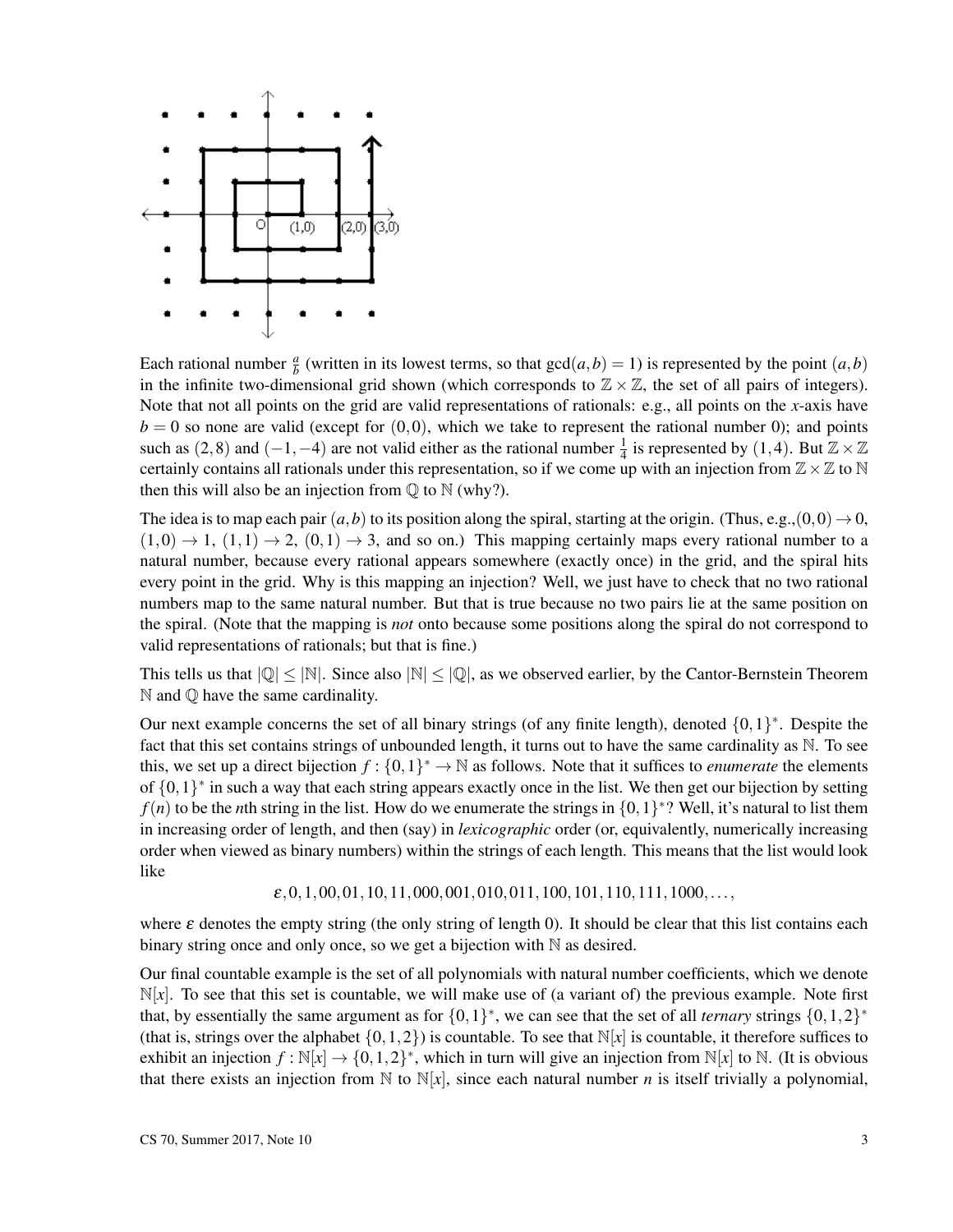namely the constant polynomial *n* itself.)

How do we define f? Let's first consider an example, namely the polynomial  $p(x) = 5x^5 + 2x^4 + 7x^3 + 4x + 6$ . We can list the coefficients of  $p(x)$  as follows:  $(5,2,7,0,4,6)$ . We can then write these coefficients as binary strings:  $(101<sub>2</sub>, 10<sub>2</sub>, 111<sub>2</sub>, 0<sub>2</sub>, 100<sub>2</sub>, 110<sub>2</sub>)$ . Now, we can construct a ternary string where a "2" is inserted as a separator between each binary coefficient (ignoring coefficients that are 0). Thus we map  $p(x)$  to a ternary string as illustrated below:

$$
5x^{5} + 2x^{4} + 7x^{3} + 4x + 6
$$
  
\n
$$
\downarrow
$$
  
\n
$$
1012[102[11]22[1002[110
$$

It is easy to check that this is an injection, since the original polynomial can be uniquely recovered from this ternary string by simply reading off the coefficients between each successive pair of 2's. (Notice that this mapping  $f : \mathbb{N}[x] \to \{0, 1, 2\}^*$  is not onto (and hence not a bijection) since many ternary strings will not be the image of any polynomials; this will be the case, for example, for any ternary strings that contain binary subsequences with leading zeros.)

Hence we have an injection from  $N[x]$  to  $N$ , so  $N[x]$  is countable.

#### Cantor's Diagonalization

So we have established that  $\mathbb{N}, \mathbb{Z}, \mathbb{Q}$  all have the same cardinality. What about the real numbers, the set of all points on the real line? Surely they are countable too? After all, the rational numbers, like the real numbers, are dense (i.e., between any two rational numbers there is a rational number):

$$
\begin{array}{c}\n\leftarrow & +\\
0 & a & \frac{(a+b)}{2} & b\n\end{array}
$$

In fact, between any two *real* numbers there is always a rational number. It is really surprising, then, that there are more real numbers than rationals. That is, there is no bijection between the rationals (or the natural numbers) and the reals. In fact, we will show something even stronger: even the real numbers in the interval [0, 1] are uncountable!

Recall that a real number can be written out in an infinite decimal expansion. A real number in the interval [0,1] can be written as  $0.d_1d_2d_3...$  Note that this representation is not unique; for example,  $1 = 0.999...$ <sup>1</sup>; for definiteness we shall assume that every real number is represented as a recurring decimal where possible (i.e., we choose the representation .999... rather than 1).

**Cantor's Diagonalization Proof:** Suppose towards a contradiction that there is a bijection  $f : \mathbb{N} \to \mathbb{R}[0,1]$ . Then, we can enumerate the infinite list as follows:

 $0 \leftarrow 0.52149356...$ <br>  $1 \leftarrow 0.14162985...$ <br>  $2 \leftarrow 0.94182712...$ <br>  $3 \leftarrow 0.53098175...$ 

The number circled in the diagonal is some real number  $D = 0.5479...$ , since it is an infinite decimal

<sup>&</sup>lt;sup>1</sup>To see this, write  $x = .999...$  Then  $10x = 9.999...$ , so  $9x = 9$ , and thus  $x = 1$ .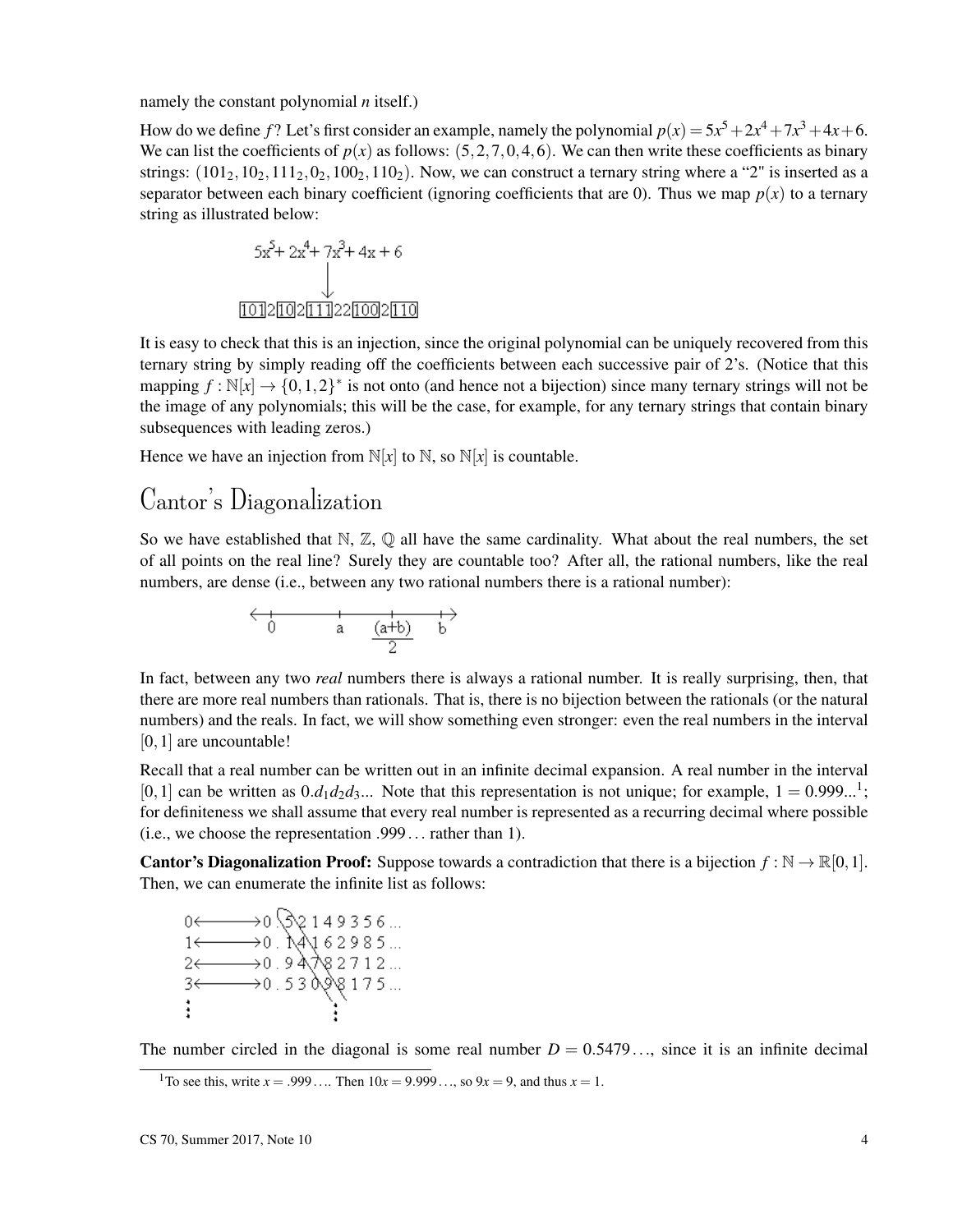expansion. Now consider the real number *s* obtained by modifying every digit of *D*, say by replacing each digit *d* with  $d + 2$  mod 10; thus in our example above,  $s = 0.7691...$  We claim that *s* does not occur in our infinite list of real numbers. Suppose for contradiction that it did as the *n th* number in the list. But the *n*th number's  $n^{th}$  digit is the same as the  $n^{th}$  digit of *D* and thus is different from the  $n^{th}$  digit of *s*: the  $n^{th}$  digit of *s* is the *n th* digit of *r* plus 2 mod 10. So we have a real number *s* that is not in the range of *f* . But this contradicts the assertion that *f* is a bijection. Thus the real numbers are not countable.

Let us remark that the reason that we modified each digit by adding 2 mod 10 as opposed to adding 1 is that the same real number can have two decimal expansions; for example  $0.999... = 1.000...$  But if two real numbers differ by more than 1 in any digit they cannot be equal. Thus we are completely safe in our assertion.

With Cantor's diagonalization method, we proved that  $\mathbb R$  is uncountable. What happens if we apply the same method to  $\mathbb Q$ , in a (futile) attempt to show the rationals are uncountable? Well, suppose for a contradiction that our bijective function  $f : \mathbb{N} \to \mathbb{Q}[0,1]$  produces the following mapping:

$$
0 \leftarrow 0.04000...
$$
  
\n
$$
1 \leftarrow 0.30245...
$$
  
\n
$$
2 \leftarrow 0.21021...
$$
  
\n
$$
\vdots
$$
  
\n
$$
\vdots
$$

This time, let us consider the number *q* obtained by modifying every digit of the diagonal, say by replacing each digit *d* with  $d + 2$  mod 10. Then in the above example  $q = 0.316...$ , and we want to try to show that it does not occur in our infinite list of rational numbers. However, we do not know if *q* is rational (in fact, it is extremely unlikely for the decimal expansion of *q* to be periodic). This is why the method fails when applied to the rationals. When dealing with the reals, the modified diagonal number was guaranteed to be a real number.

### The Cantor Set

#### *Please read on only if interested.*

The Cantor set is a remarkable set construction involving the real numbers in the interval [0,1]. The set is defined by repeatedly removing the middle thirds of line segments infinitely many times, starting with the original interval. For example, the first iteration would involve the removal of the interval  $(\frac{1}{3})$  $\frac{1}{3}, \frac{2}{3}$  $(\frac{2}{3})$ , leaving  $[0, \frac{1}{3}]$  $\frac{1}{3}$ ] $\cup$   $\left[\frac{2}{3}\right]$  $\frac{2}{3}$ , 1]. The first three iterations are illustrated below:



The Cantor set contains all points that have *not* been removed:  $C = \{x : x \text{ not thrown out}\}\$ . How much of the original unit interval is left after this process is repeated infinitely? Well, we start with 1, and after the first iteration we remove  $\frac{1}{3}$  of the interval, leaving us with  $\frac{2}{3}$ . For the second iteration, we keep  $\frac{2}{3} \times \frac{2}{3}$  $rac{2}{3}$  of the original interval. As we repeat the iterations infinitely, we are left with:

$$
1 \longrightarrow \frac{2}{3} \longrightarrow \frac{2}{3} \times \frac{2}{3} \longrightarrow \frac{2}{3} \times \frac{2}{3} \times \frac{2}{3} \longrightarrow \cdots \longrightarrow \lim_{n \to \infty} (\frac{2}{3})^n = 0
$$

According to the calculations, we have removed everything from the original interval! Does this mean that the Cantor set is empty? No, it doesn't. What it means is that the *measure* of the Cantor set is zero; the Cantor set consists of isolated points and does not contain any non-trivial intervals. In fact, not only is the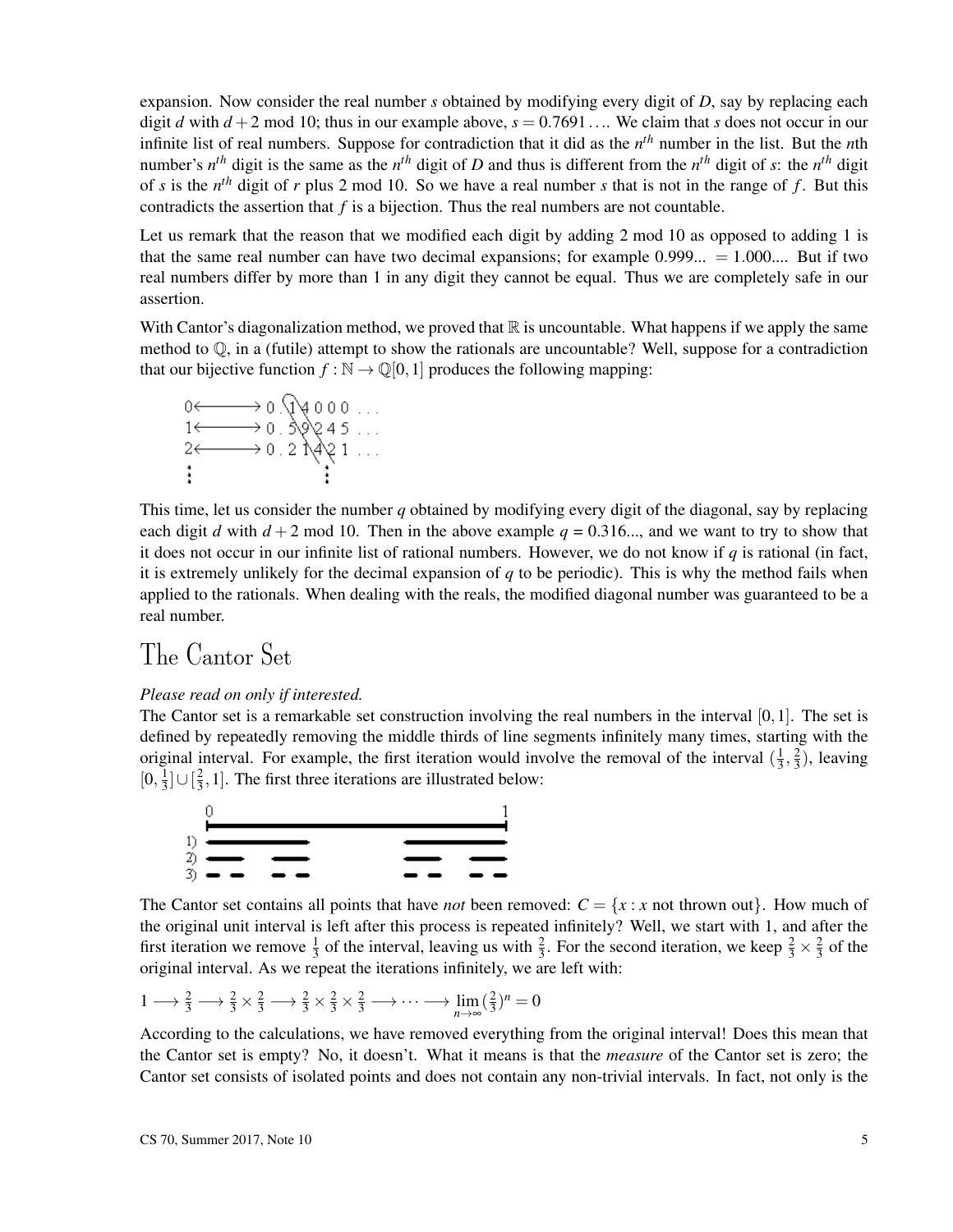#### Cantor set non-empty, it is uncountable!<sup>2</sup>

To see why, let us first make a few observations about ternary strings. In ternary notation, all strings consist of digits (called "trits") from the set  $\{0,1,2\}$ . All real numbers in the interval  $[0,1]$  can be written in ternary notation. (E.g.,  $\frac{1}{3}$  can be written as 0.1, or equivalently as 0.0222..., and  $\frac{2}{3}$  can be written as 0.2 or as 0.1222....) Thus, in the first iteration, the middle third removed contains all ternary numbers of the form 0.1xxxxx. The ternary numbers left after the first removal can all be expressed either in the form 0.0xxxxx... or 0.2xxxxx... (We have to be a little careful here with the endpoints of the intervals; but we can handle them by writing  $\frac{1}{3}$  as 0.02222... and  $\frac{2}{3}$  as 0.2.) The second iteration removes ternary numbers of the form 0.01xxxxx and 0.21xxxxx (i.e., any number with 1 in the second position). The third iteration removes 1's in the third position, and so on. Therefore, what remains is all ternary numbers with only 0's and 2's. Thus we have shown that

 $C = \{x \in [0,1]: x \text{ has a ternary representation consisting only of 0's and 2's}\}.$ 

Finally, using this characterization, we can set up an *onto* map *f* from *C* to [0,1]. Since we already know that [0,1] is uncountable, this implies that *C* is uncountable also. The map *f* is defined as follows: for  $x \in C$ ,  $f(x)$ is defined as the binary decimal obtained by dividing each digit of the ternary representation of *x* by 2. Thus, for example, if  $x = 0.0220$  (in ternary), then  $f(x)$  is the binary decimal 0.0110). But the set of all binary decimals 0.xxxxx... is in 1-1 correspondence with the real interval [0,1], and the map *f* is onto because every binary decimal is the image of some ternary string under  $f$  (obtained by doubling every binary digit).<sup>3</sup> This completes the proof that *C* is uncountable.

## Power Sets and Higher Orders of Infinity (Optional)

#### *Please read on only if interested.*

Let *S* be any set. Then the *power set* of *S*, denoted by  $\mathcal{P}(S)$ , is the set of all subsets of *S*. More formally, it is defined as:  $\mathcal{P}(S) = \{T : T \subseteq S\}$ . For example, if  $S = \{1,2,3\}$ , then  $\mathcal{P}(S) = \{\{\},\{1\},\{2\},\{3\},\{1,2\},\{2\},\{3\},\{1,3\}\}$  $\{1,3\}, \{2,3\}, \{1,2,3\}.$ 

What is the cardinality of  $\mathcal{P}(S)$ ? If  $|S| = k$  is finite, then  $|\mathcal{P}(S)| = 2^k$ . To see this, let us think of each subset of *S* corresponding to a *k* bit string. In the example above the subset  $\{1,3\}$  corresponds to the string 101. A 1 in the  $i<sup>th</sup>$  position indicates that the  $i<sup>th</sup>$  element of *S* is in the subset and a 0 indicates that it is not. Now the number of binary strings of length  $k$  is  $2^k$ , since there are two choices for each bit position. Thus  $|\mathscr{P}(S)| = 2^k$ . So for finite sets *S*, the cardinality of the power set of *S* is exponentially larger than the cardinality of *S*. What about infinite (countable) sets? We claim that there is no bijection from *S* to  $\mathcal{P}(S)$ , so  $\mathcal{P}(S)$  is not countable. Thus for example the set of all subsets of natural numbers is not countable, even though the set of natural numbers itself is countable.

**Theorem:** Let *S* be countably infinite. Then  $|\mathcal{P}(S)| > |S|$ .

**Proof:** Suppose towards a contradiction that there is a bijection  $f : S \to \mathcal{P}(S)$ . Recall that we can represent a subset by a binary string, with one bit for each element of *S*. (So, since *S* is infinite, the string will be infinitely long. Contrast the case of {0,1} <sup>∗</sup> discussed earlier, which consists of all binary strings of *finite*

 $2$ It's actually easy to see that *C* contains at least countably many points, namely the endpoints of the intervals in the construction—i.e., numbers such as  $\frac{1}{3}$ ,  $\frac{2}{3}$ ,  $\frac{1}{9}$ ,  $\frac{1}{27}$  etc. It's less obvious that *C* also contains various other points, such as  $\frac{1}{4}$  and  $\frac{3}{10}$ . (Why?)

<sup>&</sup>lt;sup>3</sup>Note that *f* is *not* injective; for example, the ternary strings 0.20222... and 0.22 map to binary strings 0.10111... and 0.11 respectively, which denote the same real number. Thus  $f$  is not a bijection. However, the current proof shows that the cardinality of *C* is at least that of [0,1], while it is obvious that the cardinality of *C* is at most that of [0,1] since  $C \subset [0,1]$ . Hence *C* has the same cardinality as [0, 1] (and as  $\mathbb{R}$ ).